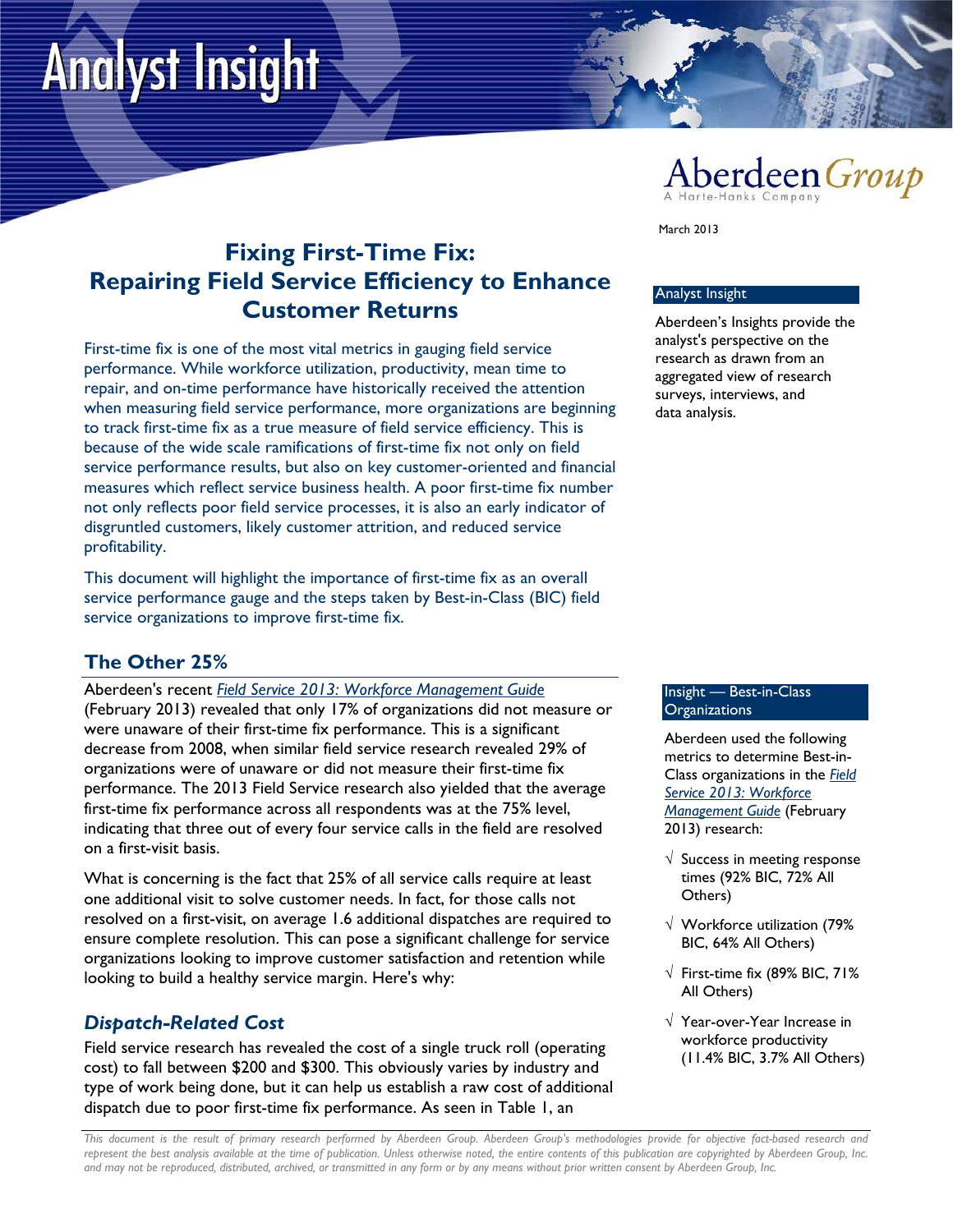

average service organization with 500 total scheduled tasks or visits can expect to be faced with the added burden of 200 additional truck rolls at a 75% first-time fix performance. This is based on daily performance. To measure an annual burden just tied to additional truck rolls, we can multiply 200 by 252 by 250 (252 is the work days, \$250 is the cost per dispatch) to yield \$12,600,000 using this basic example. While combining service tasks and other field service processes can reduce this total number, it gives us a good feel of the total burden that an organization can place on itself as a result of average first-time fix performance.

#### **Table 1: Impact of Inefficiency on Dispatch Costs**

| <b>Total Tasks</b><br><b>Scheduled /</b><br>Day | <b>Additional Truck Rolls</b>        |                                              |                                            |
|-------------------------------------------------|--------------------------------------|----------------------------------------------|--------------------------------------------|
|                                                 | First-Time Fix $-56\%$<br>(Laggards) | First-time $Fix - 75\%$<br>(Overall Average) | First-time $Fix - 89\%$<br>(Best-in-Class) |
| 100                                             | $44*1.6 \approx 70$                  | $25*1.6 = 40$                                | $11*1.6 \approx 18$                        |
| 300                                             | $132*1.6 \approx 211$                | $75*1.6 = 120$                               | $33*1.6 \approx 53$                        |
| 500                                             | $220*1.6 = 352$                      | $125*1.6 = 200$                              | $55*1.6 = 88$                              |

Source: Aberdeen Group, January 2013

## *Opportunity Cost — Productivity and Revenue*

Leveraging the data in Table 1, it is evident that additional dispatches add a cost burden to the service organization. What also needs to be taken into account is the fact that all these additional dispatches and field visits take field resources away from servicing net new requests. In the Laggard example on Table 1, anywhere from 70 to 352 additional visits aren't being attended to as technicians look to revisit work that could have been completed on a first visit basis.

Less field visits for new work also has an impact on revenue generated by the service team. Revenue growth is the top goal for field service organizations and if field workers aren't visiting new clients, they aren't able to drive new revenue opportunities associated with:

- Time, expense, and parts for break-fix work
- Up-sell or cross-sell of products and services offered by the servicing organization

Those organizations with a greater than 80% first-time fix in Aberdeen's *[Field Service 2013](http://www.aberdeen.com/Aberdeen-Library/8325/RA-field-service-workforce.aspx)* research experienced a 6.2% increase in service revenues over the previous 12 months compared to a 1.6% increase for those organizations with a sub-80% first-time fix performance. For those organizations with a less than 50% first-time fix, service revenue decreased 2.8% over the previous 12 months.

Insight — Top Field Service **Goals** 

Top Goals for Field Service in 2013, n=156

- √ Increase revenues: 56%
- √ Improve customer satisfaction: 52%
- $\sqrt{ }$  Increase productivity: 45%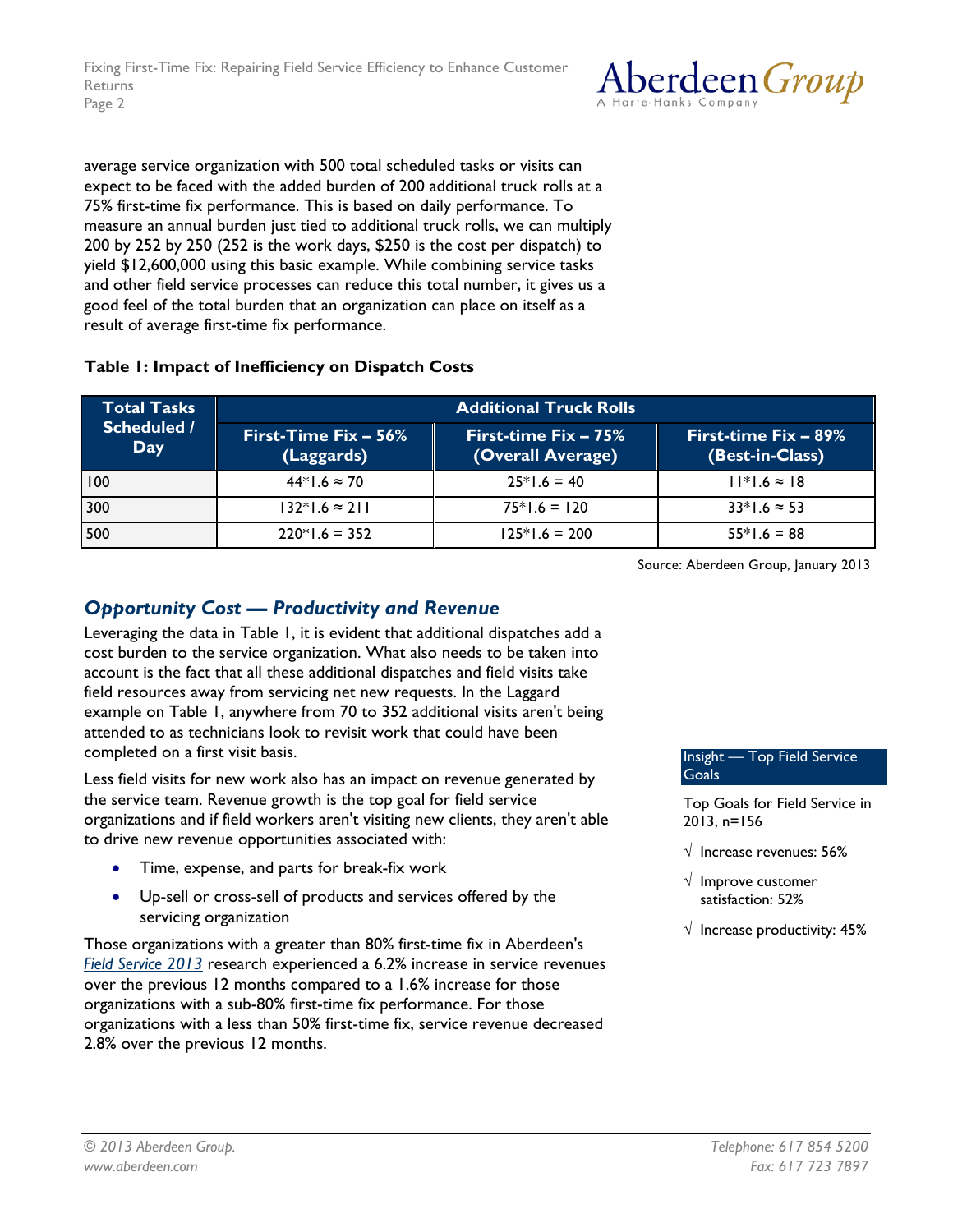

## *Customer Satisfaction*

Putting cost and productivity aside, the inability to resolve service issues on a first-visit basis is very likely to cause customer dissatisfaction. Depending on the value of the equipment being serviced and the total downtime, a subpar first-time fix rate can also have a significant monetary impact on the customer. Not to mention the total impact faced by the customer's customer. A non-functional MRI machine can be devastating to a clinic and its patients, just as a non-functional machine on a factory floor could lead to disruptions in a supply chain. Complaints regarding field service performance are primarily attributed to poor first-time fix performance, as seen in Figure 1.



#### **Figure 1: Customers Want Better First-time Fix**

Source: Aberdeen Group, January 2013

Organizations that take the steps to fix their first-time fix performance can yield significant benefits in the form of improved customer satisfaction and retention (Table 2). As a sum total of all of the benefits highlighted in this document, the overall impact of first-time fix is also significantly felt in overall service profitability. The outperformance in margins between the greater than 80% group and the sub-50% group can be extremely significant in determining the sustainability of an overall service business.

#### **Table 2: First-time Fix and the Impact on Customer Satisfaction**

| <b>Metric</b>             | <b>Average Result</b>   |                         |                         |
|---------------------------|-------------------------|-------------------------|-------------------------|
|                           | First-time $Fix < 50\%$ | First-time Fix $< 80\%$ | First-time $Fix > 80\%$ |
| Customer Satisfaction     | 46%                     | 64%                     | 87%                     |
| <b>Customer Retention</b> | 60%                     | 68%                     | 88%                     |
| Service Margin            | 23%                     | 28%                     | 29%                     |

Source: Aberdeen Group, January 2013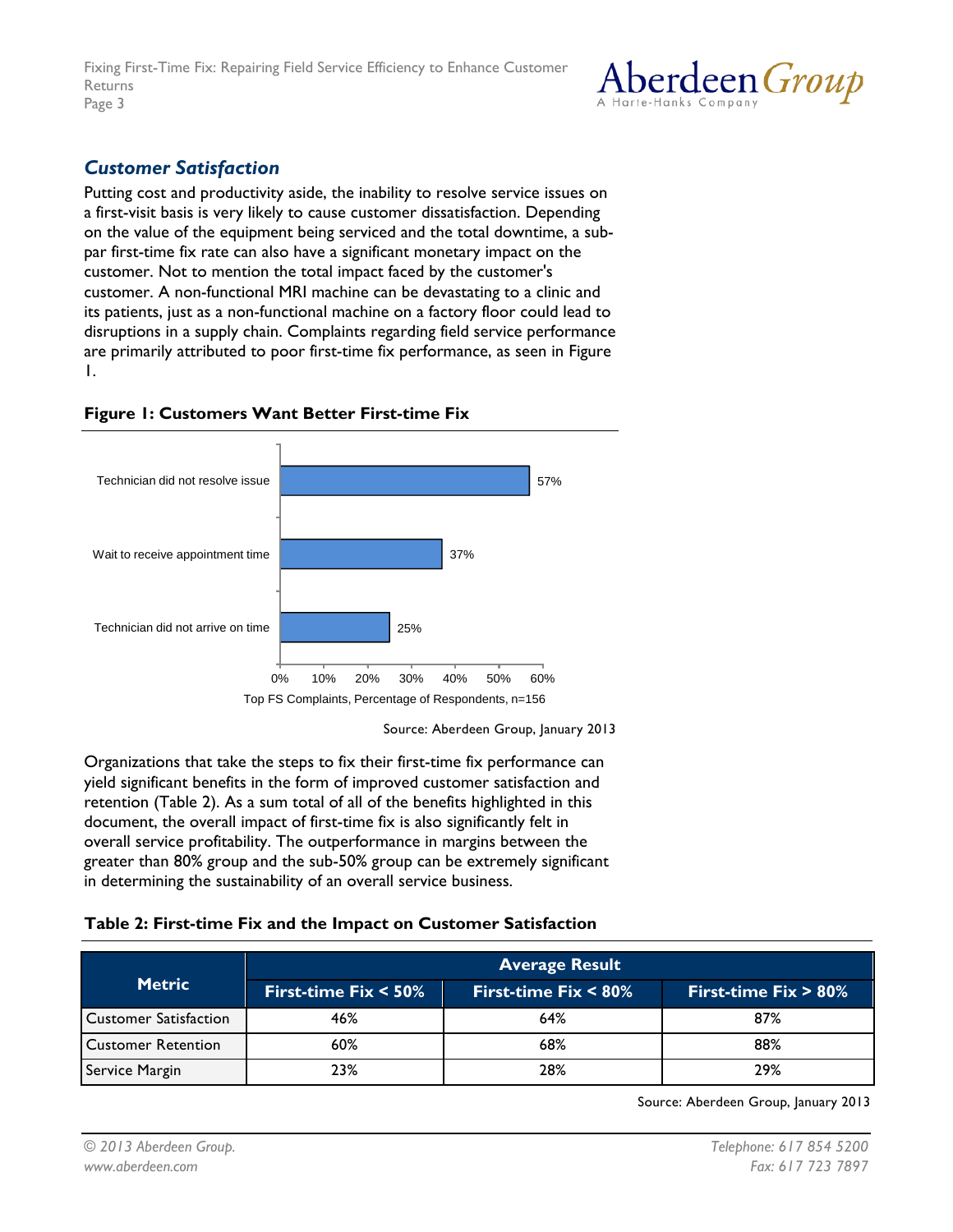

## **Getting to the Root**

Why is this metric, so vital in determining service performance, so difficult to tackle? Part of the reason is that first-time fix performance is heavily dependent on service parts management, an area that isn't necessarily considered a part of traditional field service. As organizations have historically treated various functions (field service, parts, contact center, etc.) of their service organizations as silos, field service improvement initiatives have failed to address the root cause of first-time fix failure (Figure 2). Optimization or improvement of field service in isolation, without considering the impact of parts, will only yield temporary results. As a result it is extremely vital that any improvement plan structured to improve field service performance begin with the integration of people (field service) and parts. With that, an emphasis on training and the provision of information at the point of dispatch and service are extremely valuable in affecting first-time fix.

#### **Figure 2: Reasons for a Second (or Third) Visit**



Source: Aberdeen Group, January 2013

## *The Improvement Plan*

The remedy list for first-time fix woes is similar to that of action items to be prioritized for improving field service performance. In essence, improvement requires a comprehensive review of field service workforce management processes around hiring, training, planning, scheduling, dispatch, and point-of-service execution. This needs to be coupled with an organizational integration of individual functional silos as described above.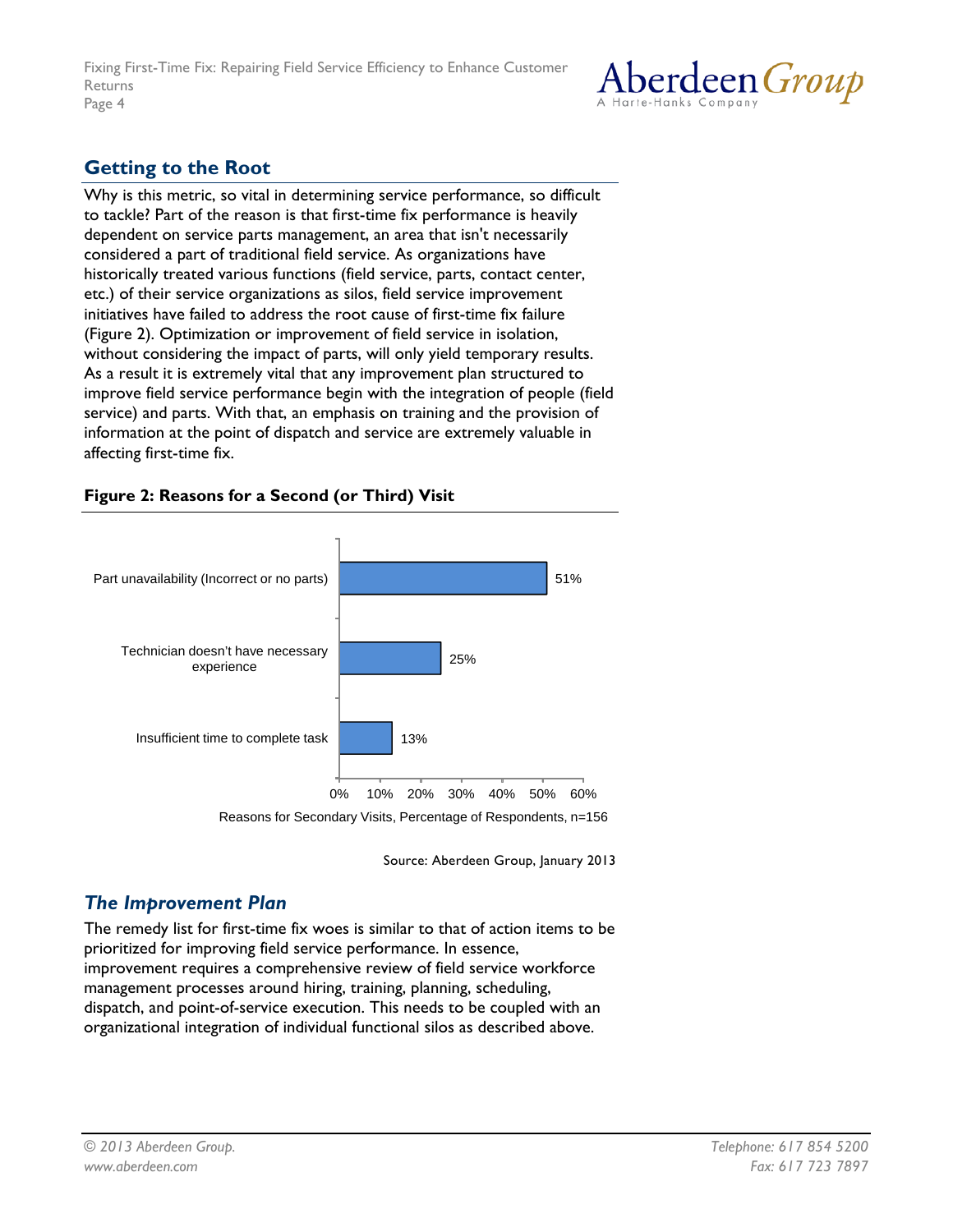

#### **Figure 3: First-time Fix Action Plan**



Source: Aberdeen Group, January 2013

Improvement in one aspect will not yield sustainable results and this is why Best-in-Class field service organizations consistently focus on the comprehensive review and adjustment of all field service processes. Some of these changes are reflected in Figure 3, the top strategies highlighted by field service organizations to improve first-time fix. These can be categorized in the field service workforce management pillars listed below. Note how we begin at the point-of-service to incorporate tactical changes and end with more strategic workforce selection and training decisions.

## *Point-of-Service*

When a technician is onsite or en route to a customer site, it is vital that he or she have all the pertinent information needed to complete the at task hand. This information can range from:

- **Visibility into parts needed**, preferably prior to arrival on site. As noted, parts are the most essential ingredients in driving firsttime fix success. Information that aids the technician in identifying the necessary parts needed for a visit and the availability of the necessary parts (in truck, en route, or with other technicians) is essential. The ability to conduct and record technician-to-technician transfers is a plus.
- **Service history.** Past service history can help technicians identify if similar issues have been resolved on a particular piece of equipment and therefore locate the necessary resolution steps. More so, a history of service repairs can help the technician identify if the equipment or product is in need of replacement or there is a broader quality issue with one of the components.

"One of the best tools that we have relied on to improve firsttime fix is the service call checklist. This list is completed regardless of how little time since the last visit. Even if too costly, I could not minimize the effect on customer satisfaction."

~ Director, Field Service, Medical Device Organization.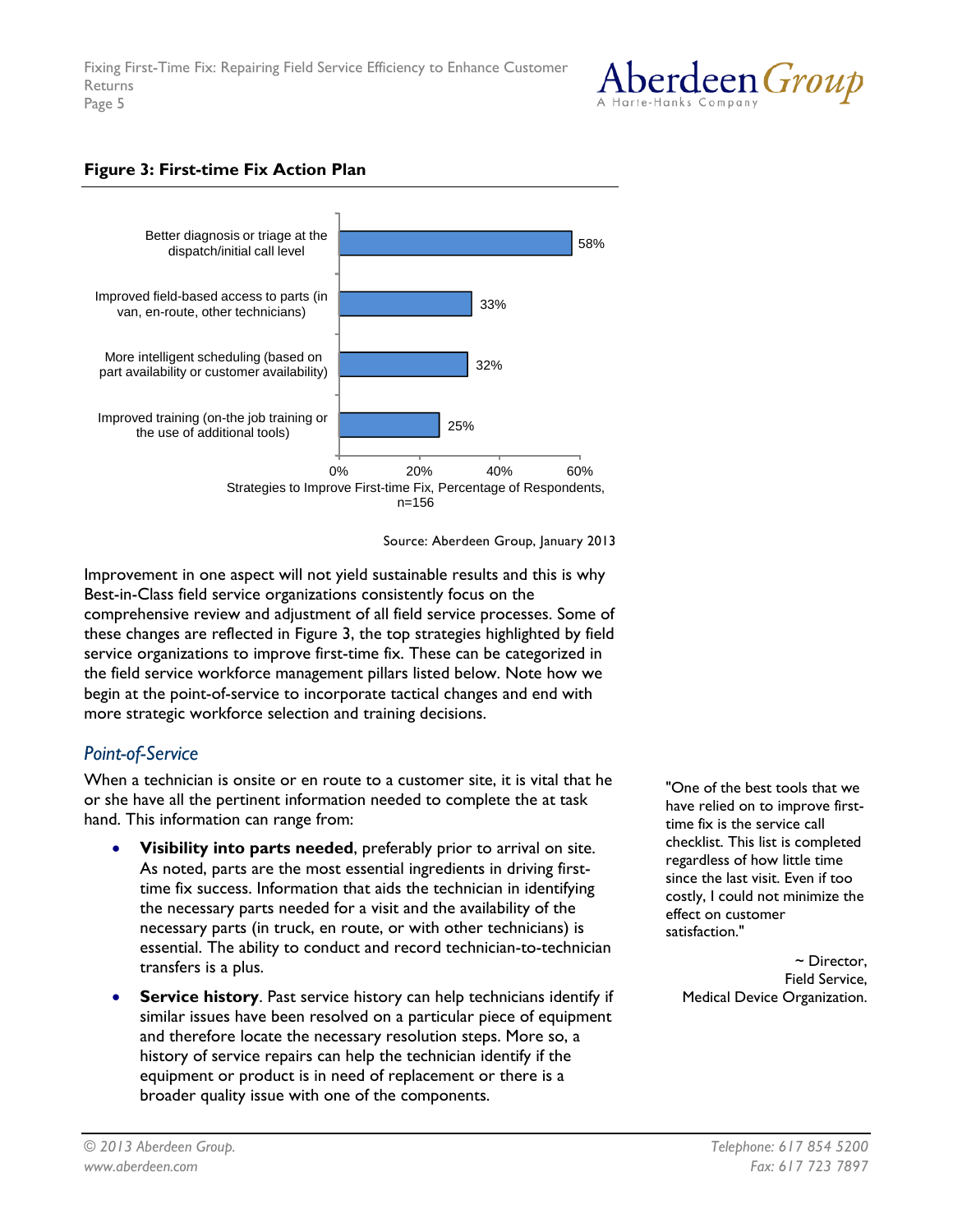

- **Knowledgebase of resolution steps for similar service issues**. A searchable knowledgebase that provides resolution steps based on inputted diagnostic information can aid technicians in supplementing their own expertise in resolving service issues.
- **Step-by-Step resolution information.** Taking the knowledgebase concept a step further, more detailed replacement and repair instructions represented in a step-by-step and graphical manner can greatly assist service technicians resolve service issues.

These capabilities can quite often be enabled via a mobile solution. The detail of information provided varies depending on the type of solution acquired or developed, but organizations looking to improve field service performance with the aid of mobile solutions should prioritize these capabilities when scoping or selecting a mobile solution. Best-in-Class service organizations are 22% more likely to empower their field agents with a mobile field service solution and quite often prioritize the capabilities highlighted above.

## *Dispatch and Scheduling*

To prevent an instance where an inexperienced technician arrives on the customer site or one where the technician might not have the necessary parts and needs to track them down, the implementation of improved triage and scheduling processes can have a significant impact.

Incoming service calls should go through a basic level of triage to determine if the service request can be resolved via customer self-service, through remote resolution means (if necessary), through direct part shipment (if possible), or through direct technician dispatch. This requires appropriate staffing of skilled dispatch agents who are able to diagnose incoming calls and determine the necessary path of resolution. The knowledge of these agents is vital and so is the information available to them at the point of dispatch. Not only do these dispatch agents determine if a technician is needed, but they also need to identify and allocate the necessary part for successful service completion. Best-in-Class organizations indicate that 61% of incoming calls are routed through a triage phase, compared to only 50% for all other organizations. Triage doesn't guarantee first-time fix, but organizations that route all calls through triage experience an 86% level of first-time fix when compared to 62% for those who have no triage at all (Figure 4).

"There are two primary ways to improve first-time fix:

1. Accurately diagnose the problem and solution before going on site.

2. Bring enough parts to solve the most problems on one visit."

~ Andy Huber, Manager of Systems Strategy, Xerox Technical Services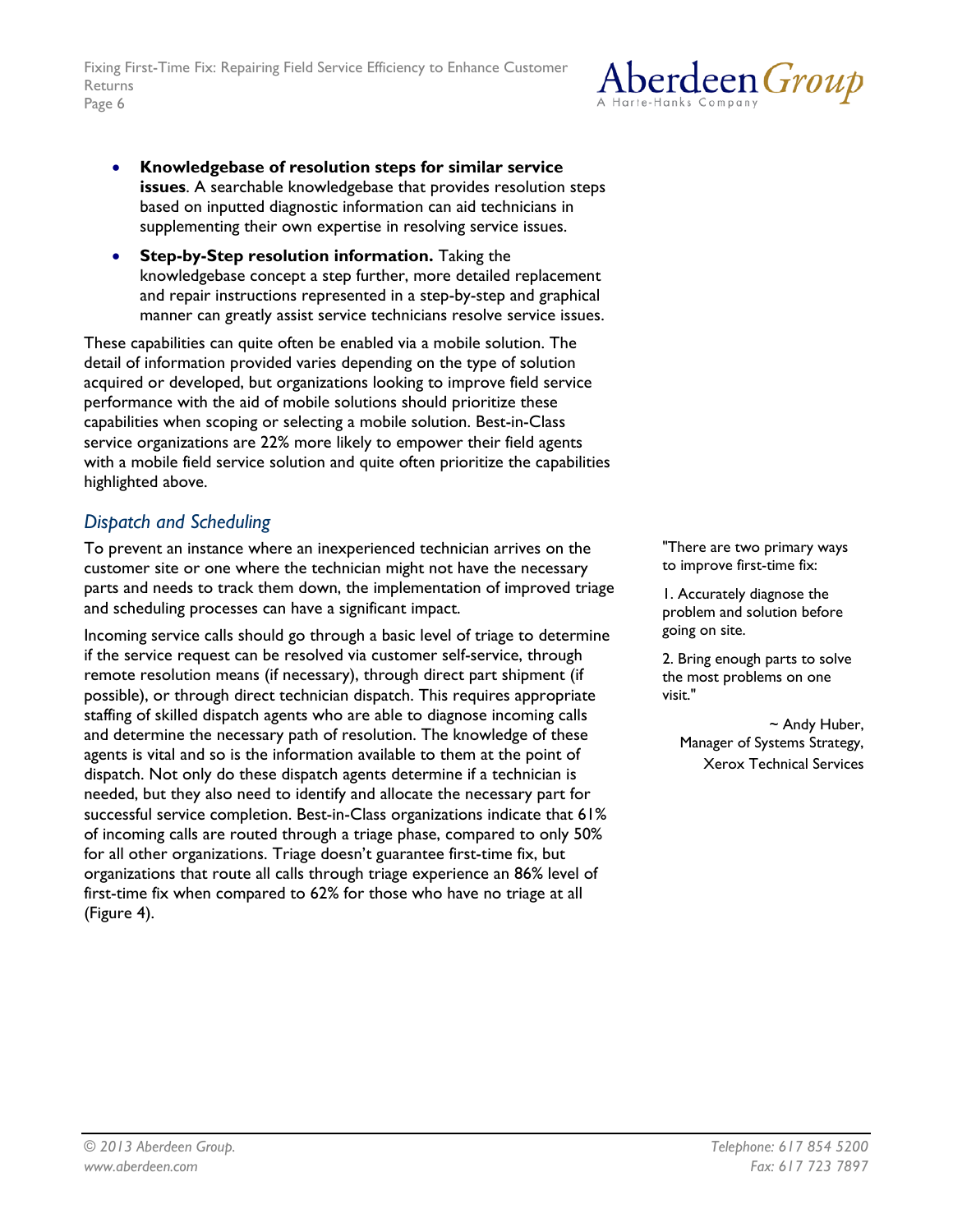



#### **Figure 4: Triage to Stop the Inefficiency**

Source: Aberdeen Group, January 2013

When a field agent is needed, intelligent scheduling can also greatly impact first-time fix performance. Intelligent scheduling doesn't necessarily infer the purchase of a dynamic scheduling optimization solution; these solutions can, however, deliver significant value in organizations looking to balance multiple goals and outcomes with available resources and can go a long way in enabling a more intelligent schedule. The value of the output of a dynamic scheduling tool or one that is slightly less sophisticated is based on the inputs and parameters fed into the system. Therefore, if part availability isn't selected as an essential precursor in the selection of the next best technician, then the most sophisticated of tools might not yield the actual best technician for the job. As a result, scheduling processes should include and incorporate part availability as a factor when scheduling technicians. The parts in question do not always have to be in a technician's truck stock; they can be available in transit via a pick up point with another technician. Aberdeen's *[Field Service 2013](http://www.aberdeen.com/Aberdeen-Library/8325/RA-field-service-workforce.aspx)* research shows that more than 50% of all field service visits ultimately require a service part. For those visits that do require a service part, the Best-in-Class report that the necessary parts are available in the technician's truck 58% of the time. For all other organizations, in-truck part availability drops to 45%.

In addition to part availability, technician familiarity with equipment being serviced and technician skills should also be prioritized if the emphasis is on improving first-time fix. In most instances, scheduling tools are often used to speed up response times or reduce travel costs, but as Figure 1 pointed out, the customer is most concerned with the resolution of the service issue.

"In our industry product identification is the key to reduce repeat visits. This is a major factor in our IQA process."

> ~ Network Manager, European Auto Repair Organization.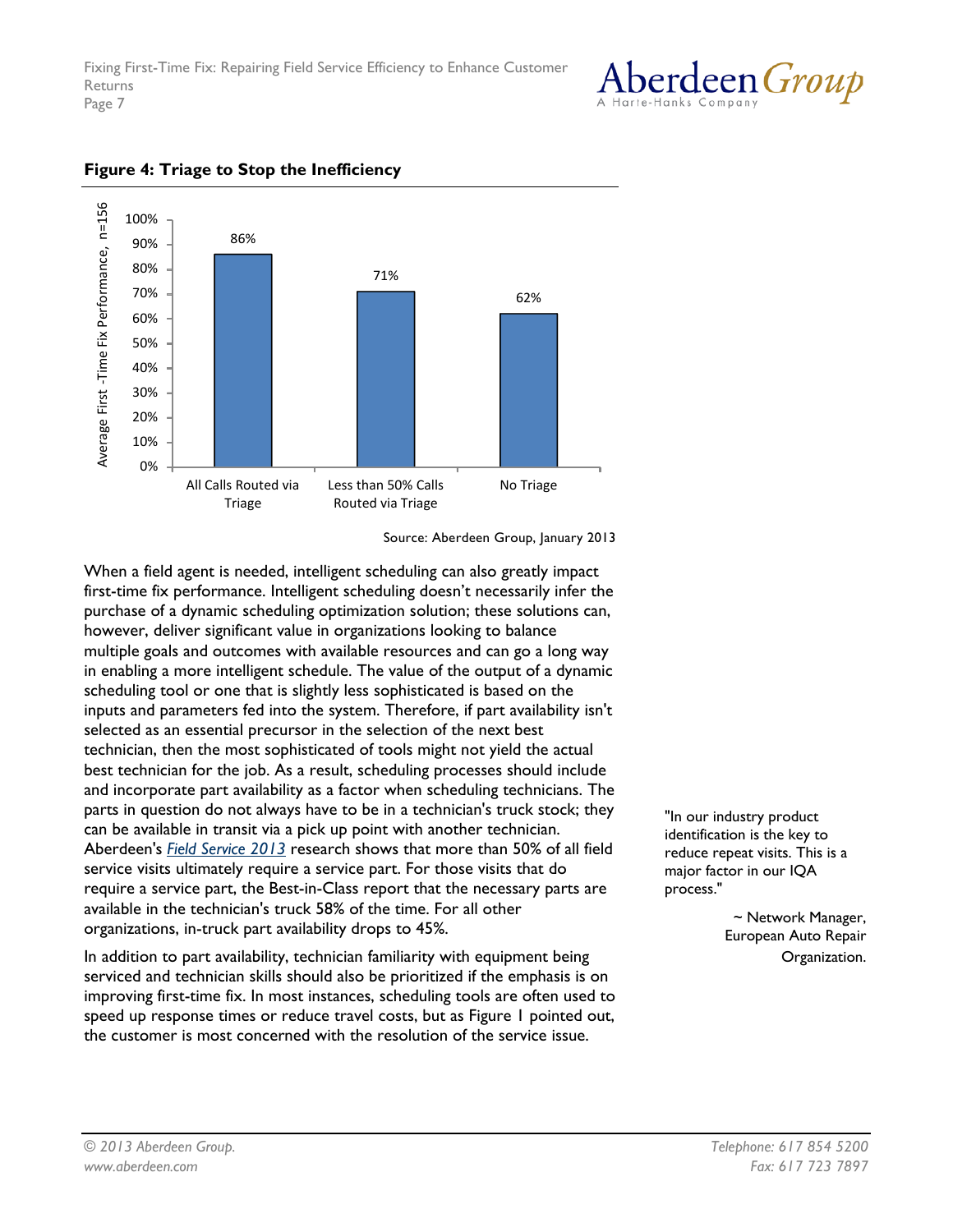

## *Planning*

While scheduling and point-of-service adjustments are much more execution-oriented, vast improvements in first-time fix can be achieved by leveraging service performance information to make strategic adjustments. For instance, information on service activity tied to the type of service delivered, the nature of product or part failure, the incidence of failure in a particular scenario, or the performance of field workers with a particular type of training can be used to modify:

- Scheduling criteria to determine which factors are most important in resolving customer issues
- The diagnostic and resolution information available to triage and field service agents to improve accuracy of information
- Service demand forecasts to build a response strategy
- Resource allocation plans tied to people, parts, and coverage to respond to service needs
- Training plans to emphasize the skill sets needed to improve resolution
- Hiring plans tied to the skill sets and personas of successful field service workers
- Product development plans based on failure rates to improve serviceability or quality
- Supplier relationships via the identification of faulty or at-risk parts

These changes will impact first-time fix, but will also improve overall quality and minimize downtime, metrics that have a significant impact on customer satisfaction. As mentioned earlier, a service executive team is needed to ensure the integration of field service and parts management. This executive team also requires the responsibility of developing and being held accountable for service plans. **Those organizations with an executive team with forecasting and planning responsibility in place experience a near 10% outperformance in first-time fix when compared to those organizations that don't.** Best-in-Class organizations are two times as likely as Laggards (61% vs. 30%) to provide service with leadership responsible for demand forecasts and service resource plans. It is also important to note the additive impact of planning on existing triage and scheduling strategies. For instance, those organizations that do not route any calls through triage and don't have service planning in place experience a 51% first-time fix compared to a 76% result for those organizations that have no triage but do have service planning in place.

## *Workforce Training and Workforce Selection*

A comprehensive review of workforce management requires a close link between service and HR tied to the use of performance data to select, retain, incent, and train field workers. As noted in the section above,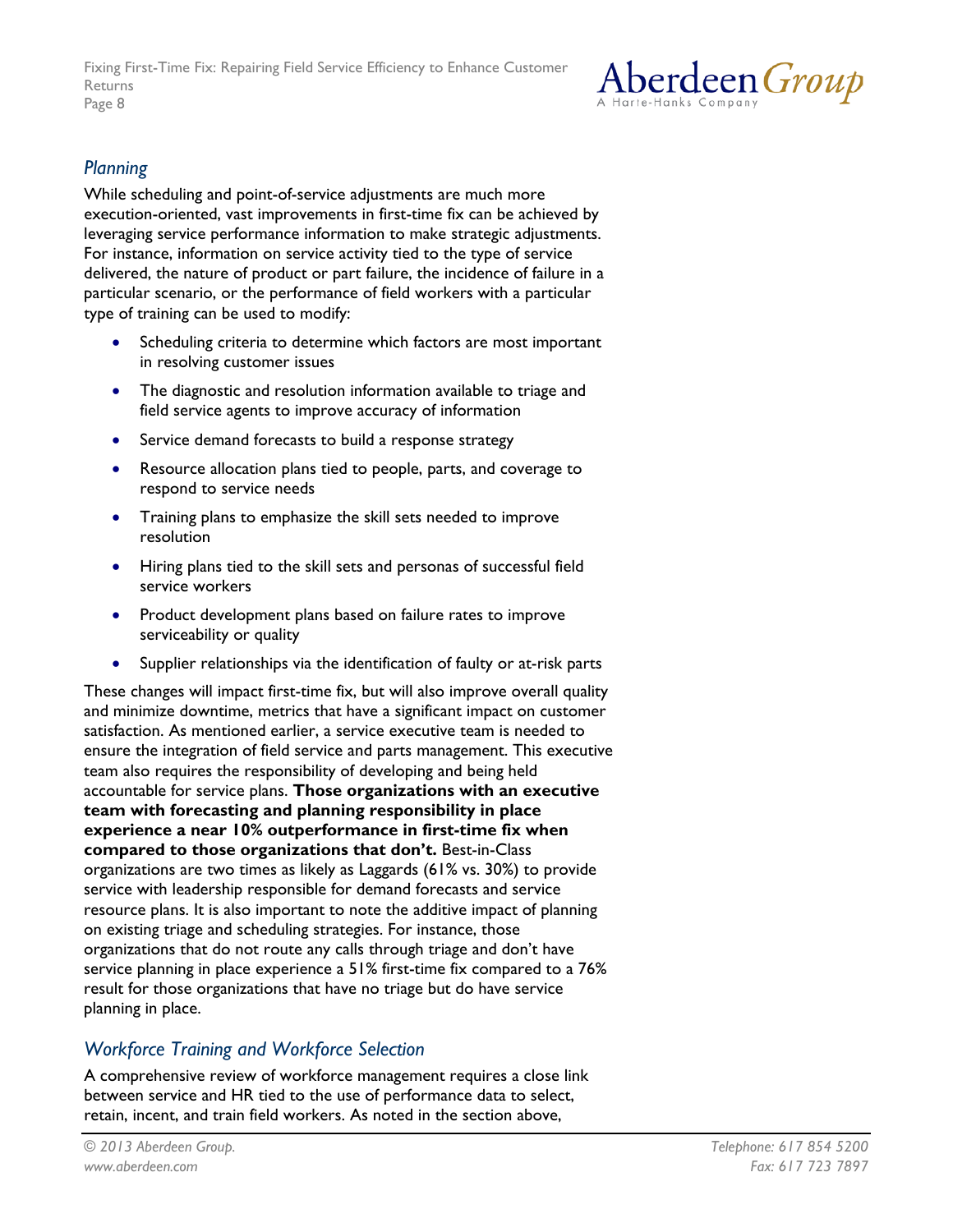performance data can be used to understand gaps in the current workforce strategy, which therefore leads to a more intelligent deployment of field resources. Thirty-seven percent (37%) of Best-in-Class service organizations work collaboratively with HR to develop a field service workforce strategy compared to 30% of All Others. On the top of the list of collaborative projects is:

- Candidate screening (89%)
- Performance evaluations (68%)
- Onboarding (68%)
- Interviewing (63%)
- Assessments (63%)

Performance data can also be utilized to measure the efficacy of third-party workforces who represent the service organization. Outperformance or underperformance vis-à-vis other third-parties or organization expectations can impact those organizations that are prioritized as preferred partners.

### **Summary**

A comprehensive review and field service workforce management is necessary to boost field performance, specifically as measured via first-time fix. As seen from Figure 5, the Best-in-Class are actively focused on dedicating resources towards key workforce management areas in 2013.



**Figure 5: Areas of Focus for 2013**

Source: Aberdeen Group, January 2013

It is vital that organizations pushing for improvement in first-time fix consider their workforce management practices as a starting point for improvement. This, combined with structural changes in service



"To improve first-time fix we need to focus on training and in improving diagnosis before the service call so correct parts are available."

~ Vice President, U.S Service, Medical Device Organization.